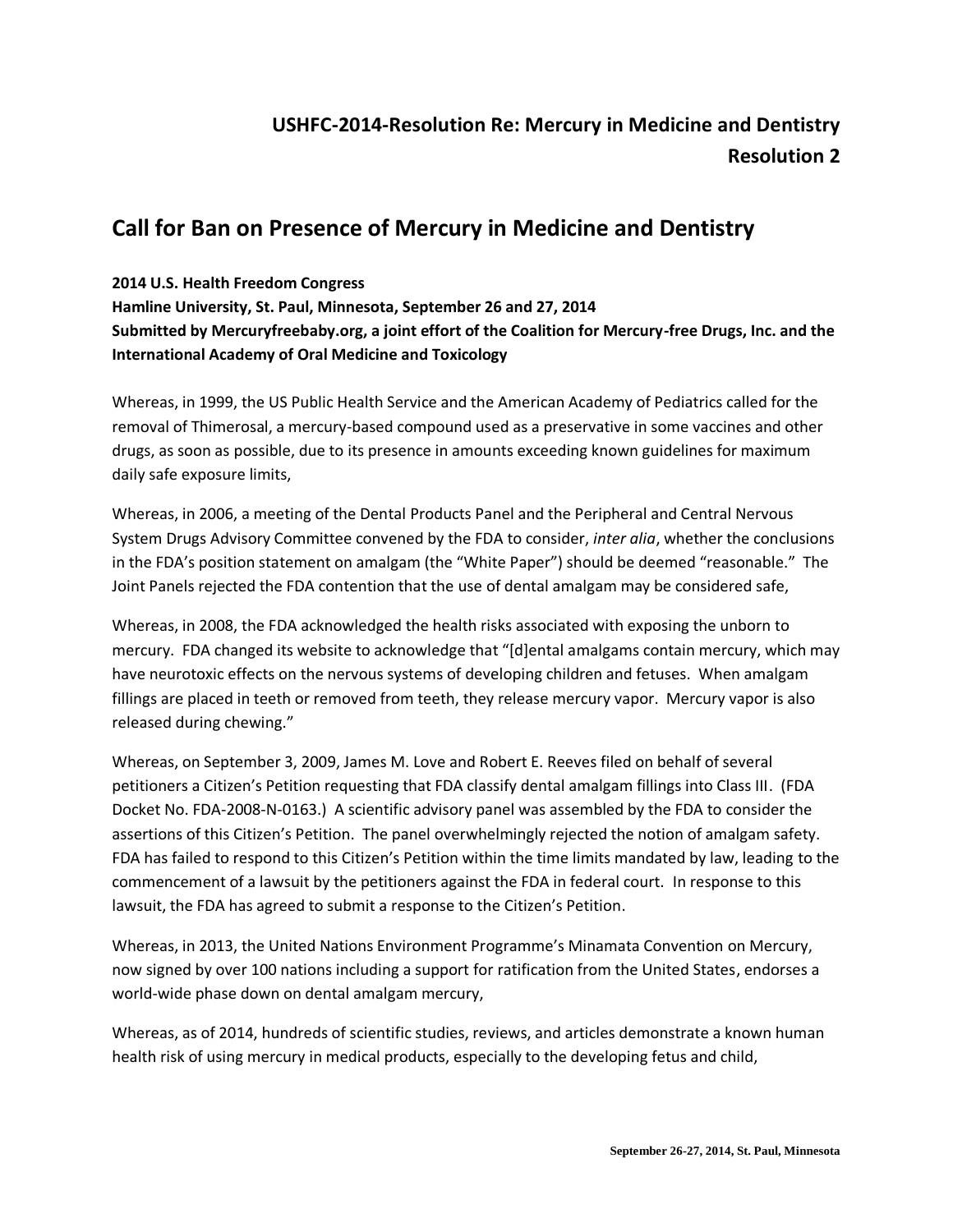Whereas, despite these calls, mercury remains in vaccines and amalgam fillings, and these mercurycontaining products are often administered to/placed in the populations most vulnerable to the toxic effects of mercury, namely children and pregnant women,

Whereas, the public, and those most at risk from mercury-induced harm are seldom given the opportunity of informed consent in regard to vaccines and amalgam, and whereas the risk of incurring avoidable, unnecessary and unsafe mercury exposure through the practice of medicine and dentistry continues to be a threat to the well-being of individuals around the world,

Whereas non-toxic, and much safer alternatives exist to mercury-containing vaccines and other drugs, namely mercury-free formulations, and to dental amalgam, namely resin composite and porcelain fillings,

Whereas, the public will likely not choose the safer alternative due to a lack of awareness about mercury and its toxicity, which can induce miscarriage, developmental disorders, Alzheimer's disease, reproductive toxicity, and other chronic illnesses,

Whereas, manufacturers continue to market mercury-containing options, often at a marginally lower price than safer mercury-free alternatives, without appropriate warnings which do appear on the Material Safety Data Sheets for these products,

Whereas, mercury-containing vaccines and other drugs and amalgam fillings continue to be disproportionately foisted upon economically challenged individuals and nations and represent a threat to the integrity of developing minds and developing nations,

**Therefore, be it resolved that the following Voting Members of the US Health Freedom Congress do affirm and support** the work of Mercuryfreebaby.org, a joint effort of the Coalition for Mercury-free Drugs, Inc. and the International Academy of Oral Medicine and Toxicology, from the grass roots level to its efforts before the United Nations, to ban the presence of mercury in medicine and dentistry, and to warn the public of this urgent threat to the public health.

## **Name of Organization**

AutismOne Bolen Report, The Carnicom Institute CoMeD, Inc. DAMS Inc. (Dental Amalgam Mercury Solutions) DividedLegacy.com ElectromagneticHealth.org Focus Autism